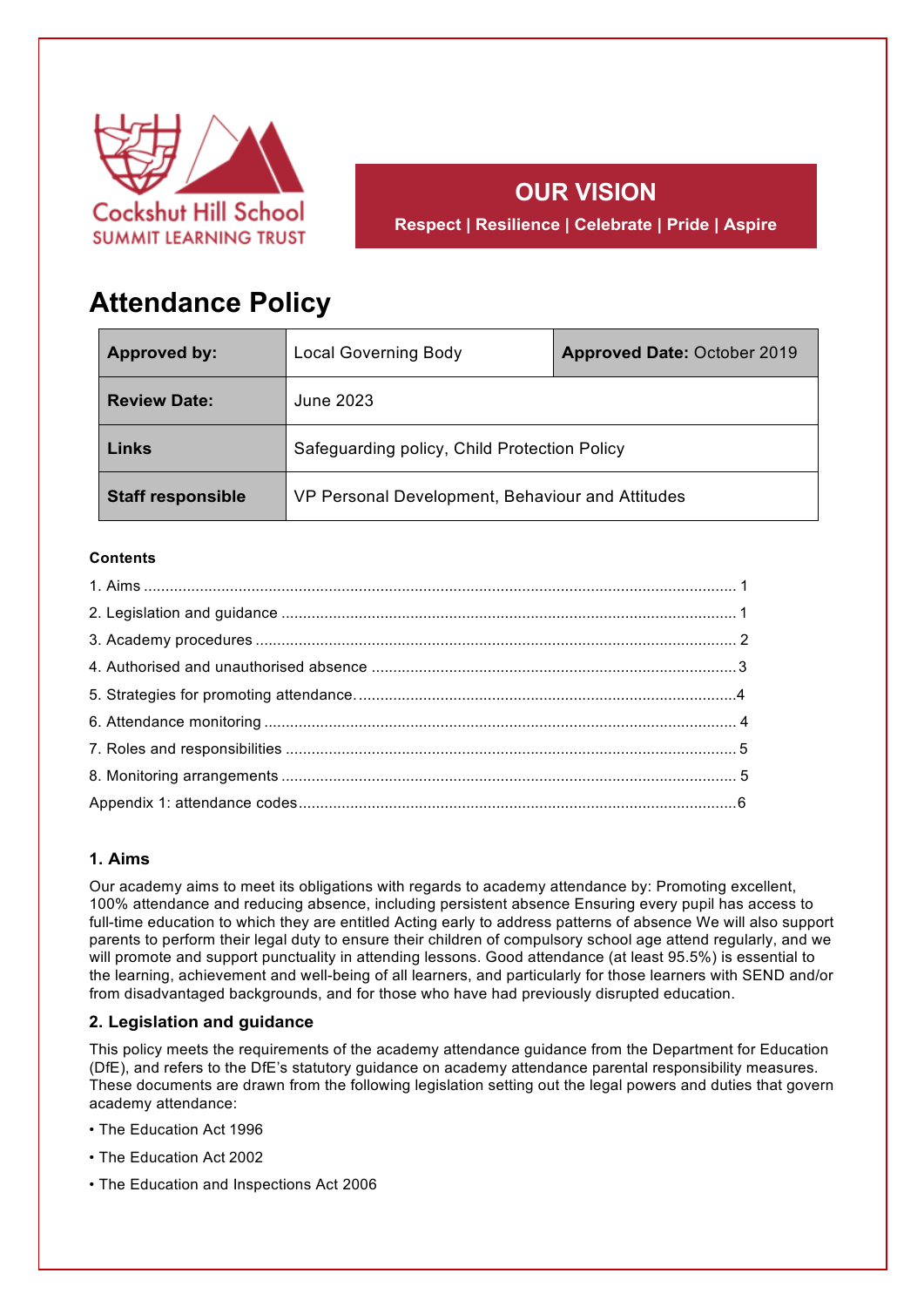- The Education (Pupil Registration) (England) Regulations 2006
- The Education (Pupil Registration) (England) (Amendment) Regulations 2010
- The Education (Pupil Registration) (England) (Amendment) Regulations 2011
- The Education (Pupil Registration) (England) (Amendment) Regulations 2013
- The Education (Pupil Registration) (England) (Amendment) Regulations 2016
- The Education (Penalty Notices) (England) (Amendment) Regulations 2013

This policy also refers to the DfE's guidance on the academy census, which explains the persistent absence threshold. This policy complies with our funding agreement and articles of association.

#### **3. Academy procedures**

#### **3.1 Attendance register**

By law, all academies (except those where all pupils are boarders) are required to keep an attendance register, and all pupils must be placed on this register. The attendance register will be taken at the start of the first session of each academy day and once during the second session. It will mark whether every pupil is:

#### Present

Attending an approved off-site educational activity

Absent

Unable to attend due to exceptional circumstances

Any amendment to the attendance register will include:

The original entry

The amended entry

The reason for the amendment

The date on which the amendment was made

The name and position of the person who made the amendment

See appendix 1 for the DfE attendance codes.

Every entry in the attendance register will be preserved for 3 years after the date on which the entry was made.

Pupils must arrive in academy by 8:30 on each academy day.

The register for the first session will be taken at 8:40 and will be kept open until 9:10. The register for the second session will be taken at 12:00 and will be kept open until 12:20

#### **3.2 Unplanned absence**

Parents must notify the academy on the first day of an unplanned absence – for example, if their child is unable to attend due to ill health – by 8:30 or as soon as practically possible (see also section 6). Parents can inform school of their child's absence by telephone and speaking to a member of the attendance team after 8:00 or leaving a telephone message before 8:00. Please contact 0121 289 5900 and select option 1. If leaving a telephone message parents are to ensure they leave details of their child's name, year group, reason for illness and how long they expect their child to off school.

Absence due to illness will be authorised unless the academy has a genuine concern about the authenticity of the illness.

If the authenticity of the illness is in doubt, the academy may ask parents to provide medical evidence, such as a doctor's note, prescription, appointment card or other appropriate form of evidence. We will not ask for medical evidence unnecessarily. If the academy is not satisfied about the authenticity of the illness, the absence will be recorded as unauthorised and parents will be notified of this in advance.

#### **3.3 Medical or dental appointments**

Missing registration for a medical or dental appointment is counted as an authorised absence; advance notice is required for authorising these absences.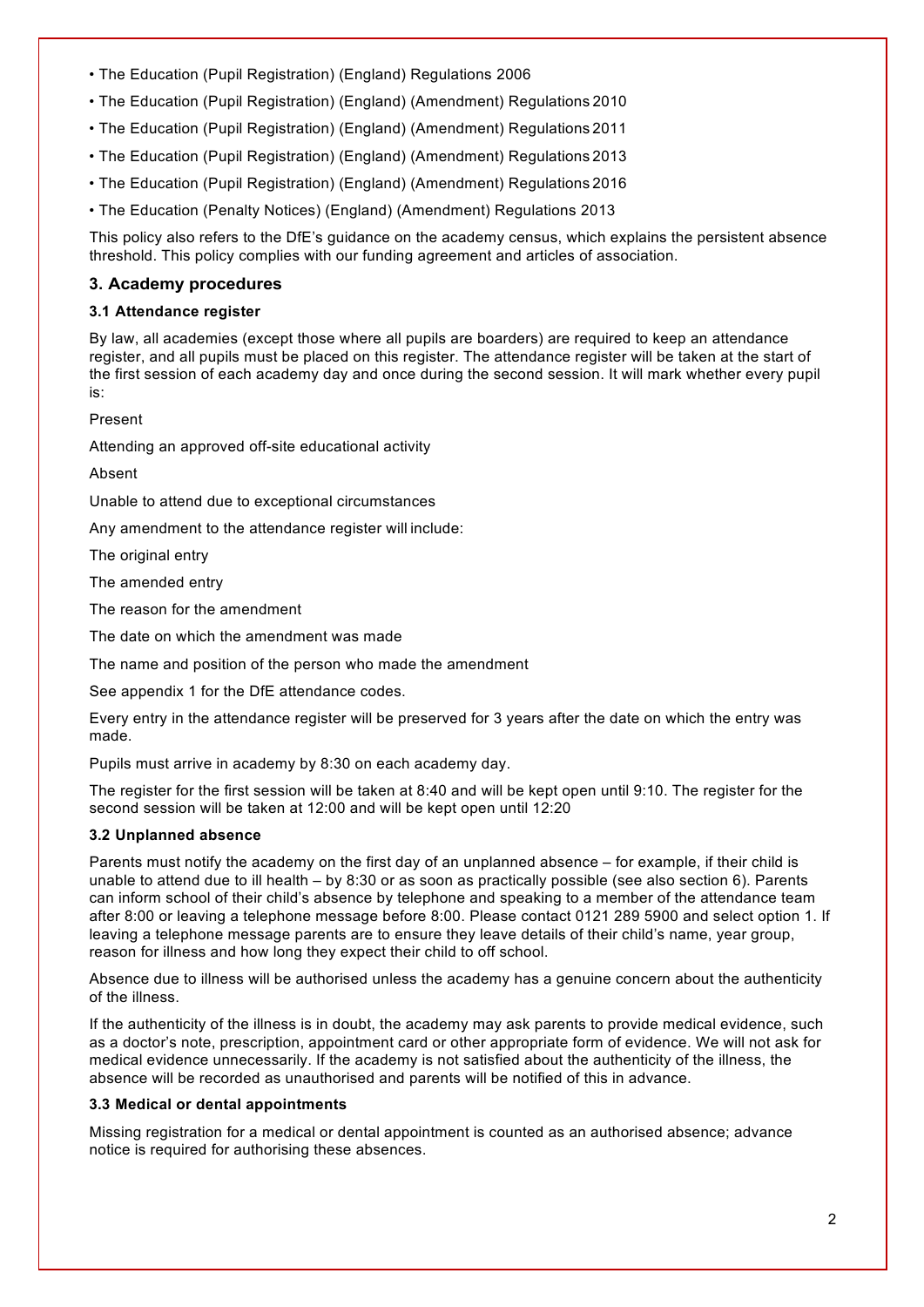However, we encourage parents to make medical and dental appointments out of academy hours where possible. Where this is not possible, the pupil should be out of academy for the minimum amount of time necessary.

Parents should provide evidence of a medical/dental appointment to the attendance team at least two days before the appointment date.

Applications for other types of absence in term time must also be made in advance. Information relating to whether the academy can authorise such absences can be found in section 4.

#### **3.4 Lateness and punctuality**

A pupil who arrives late but before the register has closed will be marked as late, using the appropriate code.

A pupil who arrives after the register has closed will be marked as absent, using the appropriate code.

Students who arrive late to school but before the register closed on three occasions will incur a break time detention.

A pastoral leader will contact families on each day a student is late to school. If lateness becomes frequent the pastoral team will arrange a face to face meeting with families to discuss the issue. Students who arrive late to school after the register has closed without an authorised reason will incur an after school detention and a member of the pastoral team will contact family to discuss the issue.

## **3.5 Following up absence**

The academy will follow up any absences to ascertain the reason, ensure proper safeguarding action is taken where necessary, identify whether the absence is approved or not and identify the correct attendance code to use. A member of the pastoral team will contact parents each day a student is absent to ascertain the reasons for a child's absence and decide if the absence is authorised or not and discuss with parents accordingly.

#### **3.6 Reporting to parents**

Student attendance is reported to parents in the following ways. Half termly attendance certificates will be sent home with students on the last school day of each half term. If a student is absent on the last school 4 day of the half term their attendance certificate will be posted home. Students attendance is published on all formal academic reports. Students are given their attendance and weekly attendance targets each Monday of the academic year which they are required to enter into their school planners.

## **4. Authorised and unauthorised absence**

#### **4.1 Granting approval for term-time absence**

Principals may not grant any leave of absence to pupils during term time unless they consider there to be 'exceptional circumstances'. We define 'exceptional circumstances' as those that have a material, compelling and unavoidable impact on the wellbeing of a pupil. The academy considers each application for term-time absence individually, taking into account the specific facts, circumstances and relevant context behind the request. A leave of absence is granted entirely at the Principal's discretion.

#### Valid reasons for **authorised** absence include:

Illness and unavoidable medical/dental appointments – as explained in sections 3.2 and 3.3 (an appointment card will be required for medical/dental appointments)

Religious observance – where the day is exclusively set apart for religious observance by the religious body to which the pupil's parents belong. If necessary, the academy will seek advice from the parents' religious body to confirm whether the day is set apart

Traveller pupils travelling for occupational purposes – this covers Roma, English and Welsh Gypsies, Irish and Scottish Travellers, Showmen (fairground people) and Circus people, Bargees (occupational boat dwellers) and New Travellers. Absence may be authorised only when a Traveller family is known to be travelling for occupational purposes and has agreed this with the academy but it is not known whether the pupil is attending educational provision

#### **NO holiday leave in term time will be granted**.

#### **Unauthorised absence will be tackled robustly by the academy in the following ways**:

The school analyses student attendance and unauthorised absence on a weekly basis. Any student who has ten unauthorised absence in a twelve month period will be referred to the school EWO (Educational Welfare Officer) service for additional support. If a students attendance does not improve as a result the EWO will give consideration to entering parents onto the Fast Track legal process. Parents wishing to educate their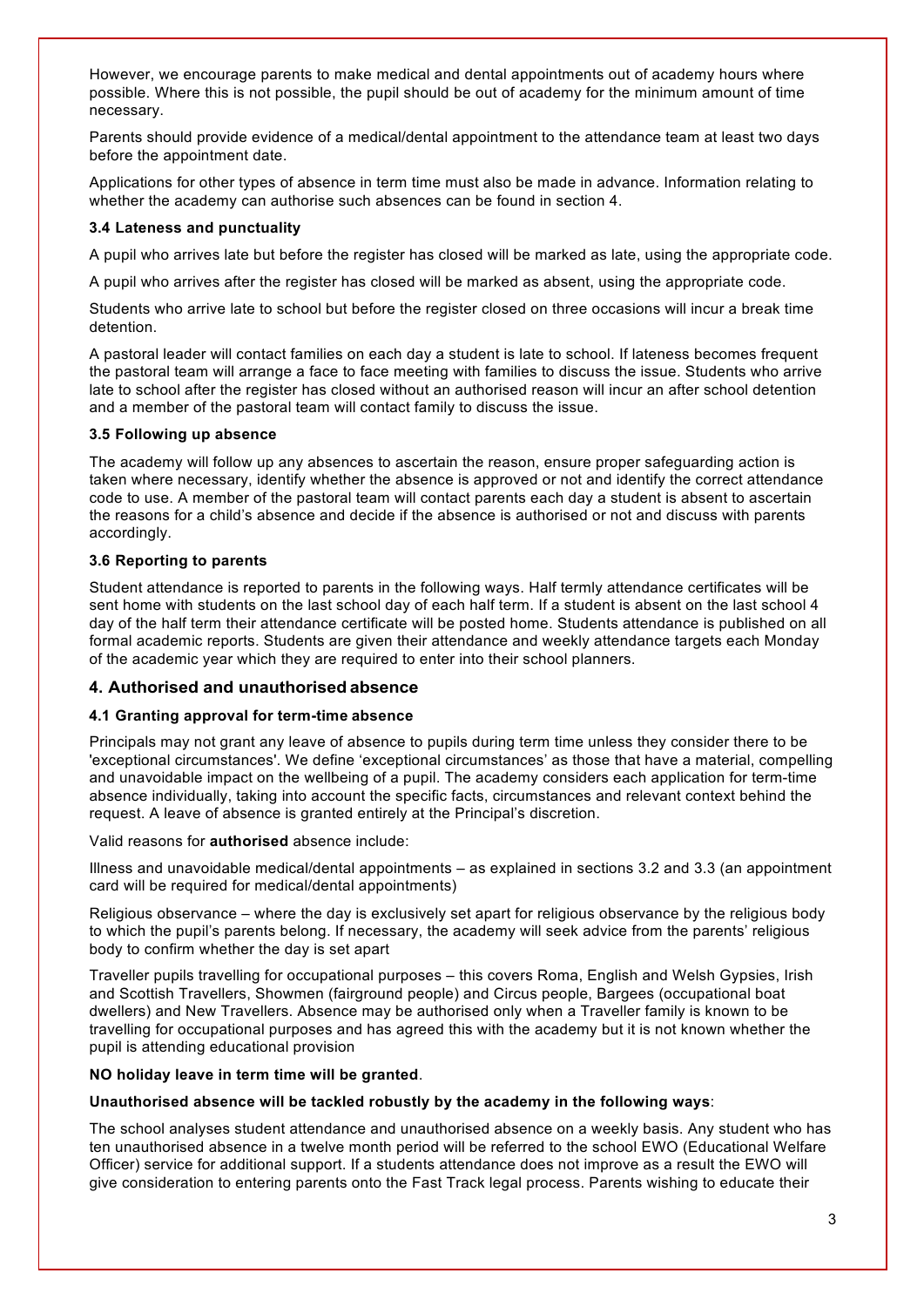child at home must write to the school attendance team informing them of their intensions. All parents wishing to home educate their child will be contacted by the Assistant Principal in charge of Attendance and will invited into school for a formal meeting to discuss the matter.

#### **4.2 Legal sanctions**

Academies can fine parents for the unauthorised absence of their child from school, where the child is of compulsory school age. If issued with a penalty notice, parents must pay £60 within 21 days or £120 within 28 days. The payment must be made directly to the local authority.

The decision on whether or not to issue a penalty notice ultimately rests with the Principal, following the local authority's code of conduct for issuing penalty notices. This may take into account:

- A number of unauthorised absences occurring within a rolling academic year
- One-off instances of irregular attendance, such as holidays taken in term time without permission

• Where an excluded pupil is found in a public place during academy hours without a justifiable reason If the payment has not been made after 28 days, the local authority can decide whether to prosecute the parent or withdraw the notice.

#### **5. Strategies for promoting attendance**

Cockshut Hill School recognises the importance of school attendance both from academic and safeguarding points of view. School encourages students to attend school regularly through weekly attendance competitions, Weekly attendance focus during form tutor time every Monday, attendance assemblies which link attendance to student performance at GCSE. Every week students are given their attendance to date and their end of week attendance target which they enter into their school planners allowing parents to discuss their child's attendance on a weekly basis.

Cockshut Hill supports parents in ensuring their child attends school regular in the following way:

Weekly information as to their child's current attendance and their weekly attendance targets.

Half termly attendance reports.

Current attendance reported on all academic reports.

Annual attendance letter detailing the process for school absence.

Daily telephone calls to each family which has not made contact with school regarding their child's absence. EWO/Pastoral support for parents who's attendance falls below 95%.

Pastoral support for parents who's attendance begins to fall or shows patterns in absence (for example – absence is on the same day of the week)

#### **6. Attendance monitoring**

The attendance officer monitors pupil absence on a daily basis.

Parents are expected to call the academy in the morning if their child is going to be absent due to ill health (see section 3.2).

Parents must contact the attendance team (0121 289 5900 option 1) on each day their child is absent from school.

If a pupil's absence goes above 3 days we will contact the parents to discuss the reasons for this. If after contacting parents a pupil's absence continue to rise, we will consider involving an education welfare officer. The persistent absence threshold is 10%. If a pupil's individual overall absence rate is greater than or equal to 10%, the pupil will be classified as a persistent absentee.

Pupil-level absence data is collected each term and published at national and local authority level through the DfE's academy absence national statistics releases. The underlying school-level absence data is published alongside the national statistics. We compare our attendance data to the national average, and share this with the Trust Board and the Local Governing Body.

The academy will collect and store attendance data via the Management Information System (MIS) Arbor.

Data will be analysed, monitored and evaluated to track the attendance patterns of: • Individual pupils • Groups of pupils (including boys, girls, SEND, ethnic minority background, age group, those in receipt of additional funding) These analyses will inform the academy's interventions with pupils and groups of pupils, and parents, to support improved attendance.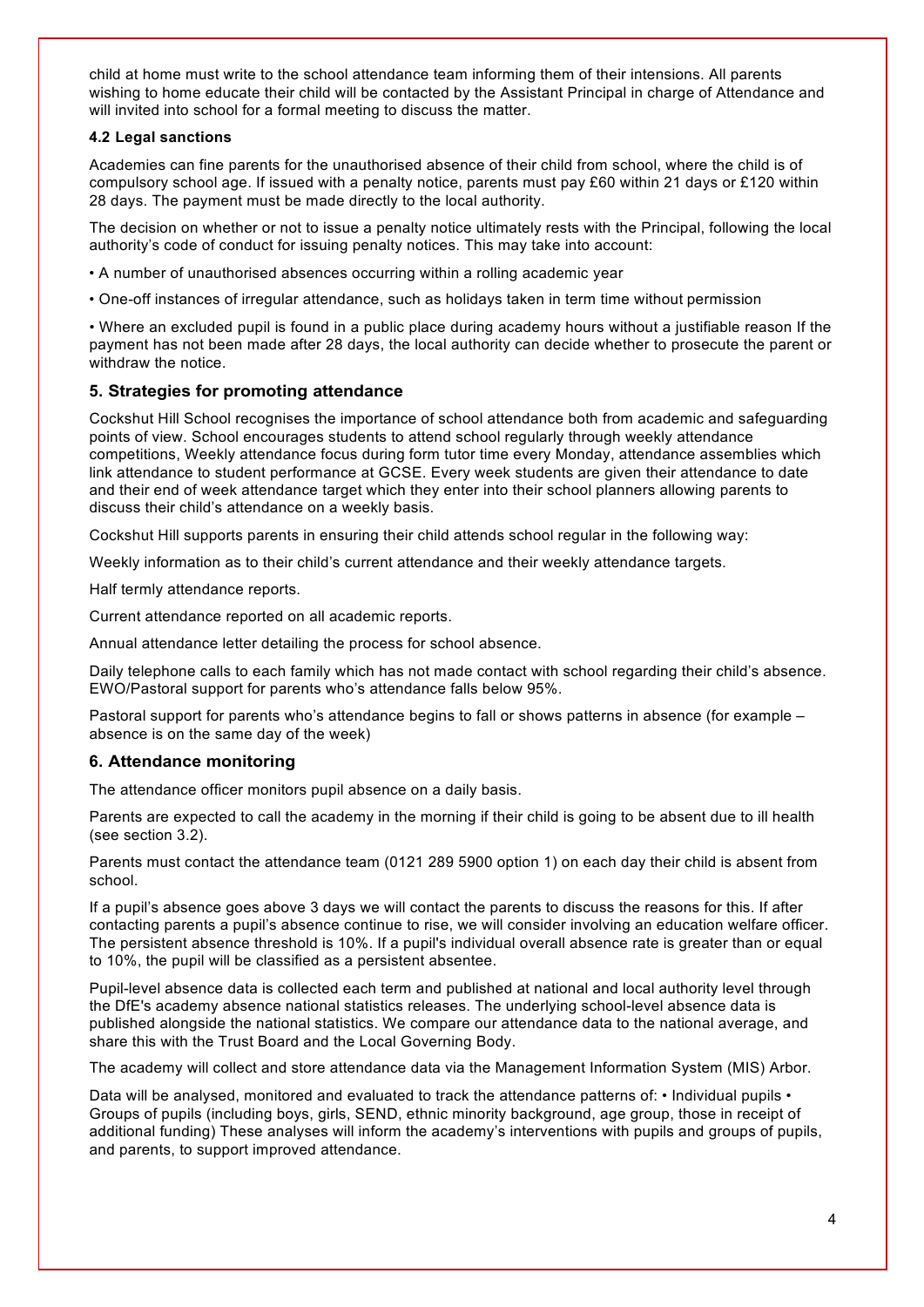## **7. Roles and responsibilities**

## **7.1 The Local Governing Body (LGB)**

The governing board is responsible for monitoring attendance figures for the whole academy on at least a termly basis. It scrutinizes how effectively this policy is put in place, and reports the impact of the policy to the Board of Trustees.

## **7.2 The Principal**

The Principal is responsible for ensuring this policy is implemented consistently across the academy, and for monitoring academy-level absence data and reporting it to the LGB. The Principal also supports other staff in monitoring the attendance of individual pupils and issues fixed-penalty notices, where necessary.

### **7.3 The Attendance Lead**:

Monitors attendance data at the academy and at individual pupil, and group level Reports concerns about attendance to the Principal

Works with education welfare officers to tackle persistent absence

Arranges calls and meetings with parents to discuss attendance issues

Advises the Principal when to issue fixed-penalty notices

Provides weekly updates to all staff about the attendance figures for pupils and groups

Provides evaluation of the impact of actions taken to improve attendance Provides ½ termly up-to-date analysis of attendance trends and patterns for leaders, the LGB, and Education Directors and any external scrutiny

## **7.4 Class Teachers/form tutors**

Class teachers and form tutors are responsible for recording attendance on a daily basis, using the correct codes. All staff are responsible for promoting and encouraging good attendance through their daily interactions with pupils and through the provision of high quality teaching. Form Tutors have a pivotal role in monitoring and improving attendance through their relationships with students, tutoring work, and the robust implementation of rewards systems for good attendance.

#### **7.5 Attendance staff**

Attendance staff are expected to take calls from parents about absence and record it on the academy system.

## **8. Monitoring arrangements**

This policy will be reviewed every two years by the Education Directors (overall policy) and Principals (local adjustments for context). At every review, the policy will be shared with the LGB.

**9. Links with other policies** This policy is linked to our child protection and safeguarding policy.

## **Appendix 1: attendance codes**

The following codes are taken from the DfE's guidance on academy attendance.

| Code                 | <b>Definition</b>             | <b>Scenario</b>                                                                         |
|----------------------|-------------------------------|-----------------------------------------------------------------------------------------|
|                      | Present (am)                  | Pupil is present at morning registration                                                |
|                      | Present (pm)                  | Pupil is present at afternoon registration                                              |
|                      | Late arrival                  | Pupil arrived late before register has closed                                           |
| B                    | Off-site educational activity | Pupil is at a supervised off-site educations activity<br>approved by the academy        |
| D<br>Dual registered |                               | Pupil is attending another session at another setting<br>where they are also registered |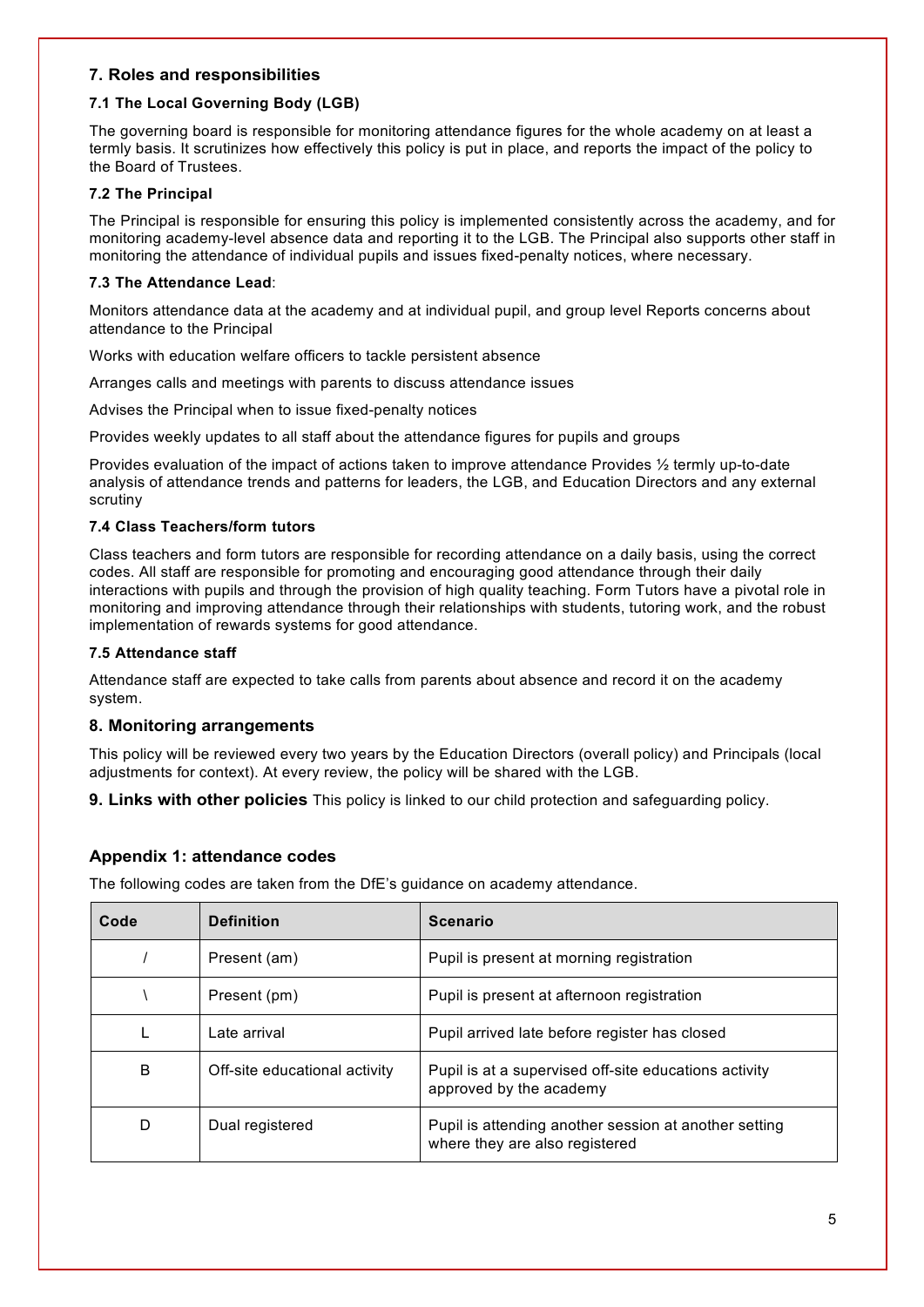| J    | Interview                                            | Pupil has an interview with a prospective<br>employer/educational establishment                                                                                                                           |
|------|------------------------------------------------------|-----------------------------------------------------------------------------------------------------------------------------------------------------------------------------------------------------------|
| P    | Sporting activity                                    | Pupil is participating in an supervised sporting activity<br>approved by the academy                                                                                                                      |
| V    | <b>Educational Trip or Visit</b>                     | Pupil is on an educational visit/trip organized, or<br>approved, by the academy                                                                                                                           |
| W    | <b>Work Experience</b>                               | Pupil is on a work experience placement                                                                                                                                                                   |
|      |                                                      | <b>Authorised Absence</b>                                                                                                                                                                                 |
| Code | <b>Definition</b>                                    | <b>Scenario</b>                                                                                                                                                                                           |
| C    | Authorised leave of absence                          | Pupil has been granted a leave of absence due to<br>exceptional circumstances                                                                                                                             |
| Е    | Excluded                                             | Pupil has been excluded but no alternative provision has<br>been made                                                                                                                                     |
| н    | Authorised holiday                                   | Pupil has been allowed to go on holiday due to<br>exceptional circumstances                                                                                                                               |
| ı    | <b>Illness</b>                                       | Academy has been notified that a pupil will be absent due<br>to illness                                                                                                                                   |
| M    | Medical/Dental appointment                           | Pupil is at a medical or dental appointment                                                                                                                                                               |
| R    | Religious observance                                 | Pupil is taking part in a day of religious observance                                                                                                                                                     |
| S    | Study leave                                          | Year 11 pupil is on study leave during their public<br>examinations                                                                                                                                       |
| T    | Gypsy, Roma and Traveller<br>absence                 | Pupil from a traveler community is travelling, as agreed<br>with the academy                                                                                                                              |
|      |                                                      | <b>Unauthorised Absence</b>                                                                                                                                                                               |
| Code | <b>Definition</b>                                    | <b>Scenario</b>                                                                                                                                                                                           |
| G    | Unauthorised holiday                                 | Pupil is on holiday that was not approved by the academy                                                                                                                                                  |
| N    | Reason not provided                                  | Pupil is absent for an unknown reason (this code should<br>be ameded when the reason emerges, or replaced with<br>code O if no reason for absence has been provided after<br>a reasonable amount of time) |
| O    | Unauthorised absence                                 | Academy is not satisfied with reason for pupil's absence                                                                                                                                                  |
| U    | Arrival after registration                           | Pupil arrived at the academy after the register closed                                                                                                                                                    |
| X    | Not required to be in the<br>academy                 | Pupil of non-compulsory academy age is not required to<br>attend                                                                                                                                          |
| Υ    | Unable to attend due to<br>exceptional circumstances | Academy site is closed, there is disruption to travel as a<br>result of a local/national emergency or pupil is in custody                                                                                 |
| Z    | Pupil not on admission<br>register                   | Register set up but pupil has not yet joined the academy                                                                                                                                                  |
|      |                                                      |                                                                                                                                                                                                           |